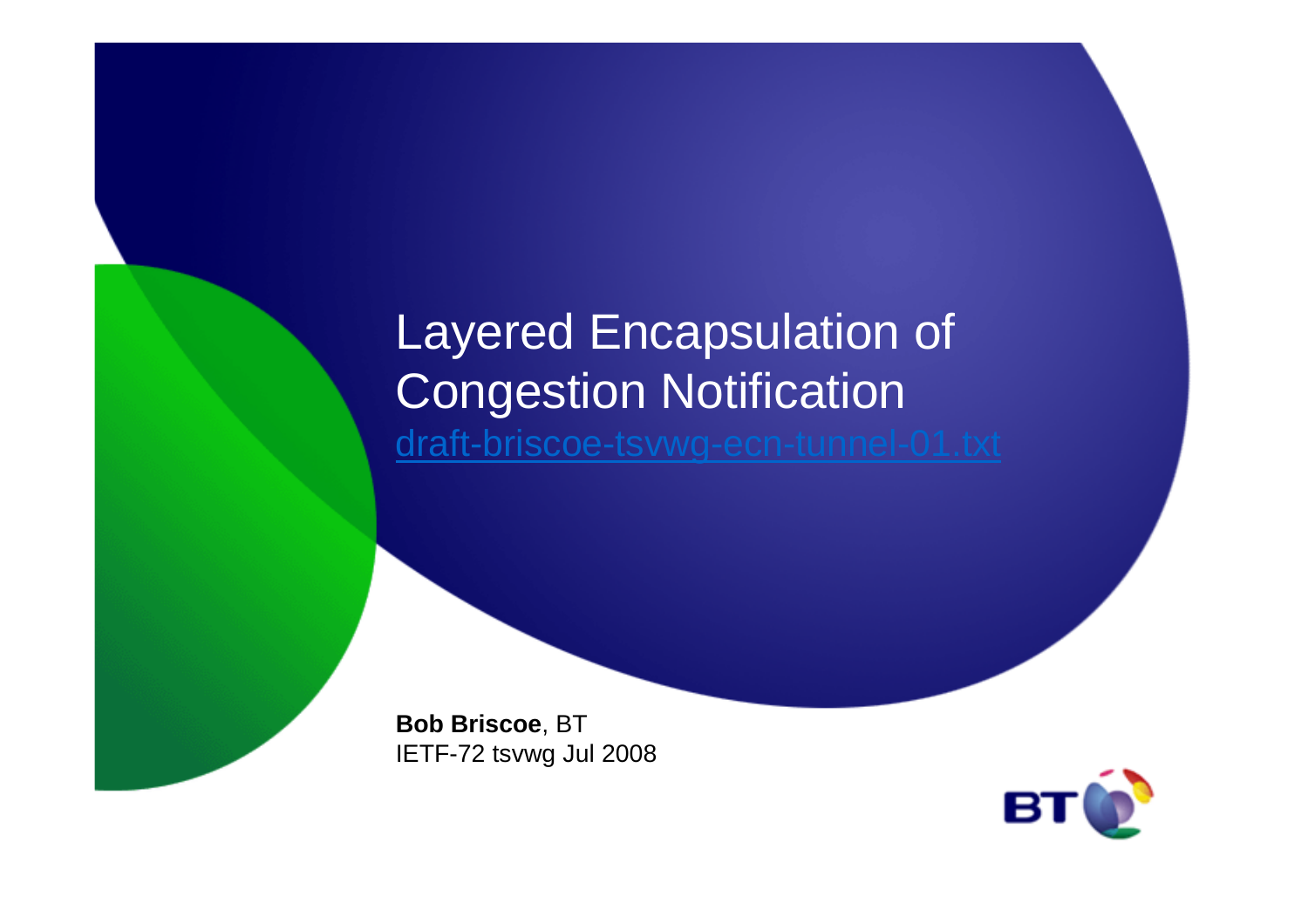# updated draft

• Layered Encapsulation of Congestion Notification

| • updated draft:   | draft-briscoe-tsywg-ecn-tunnel-01.txt |
|--------------------|---------------------------------------|
| • intended status: | standards track                       |

• **immediate intent:** move to WG item

discuss widening scope

- exec summary
	- bring ECN IP in IP tunnel ingress [RFC3168] into line with IPsec [RFC4301]
		- all tunnels can behave the same, revealing full congestion info
		- only wire protocol processing, not marking or response algorithms
	- thorough analysis of implications: security, control, & management
		- guidance on specifying ECN behaviour for new links, alternate PHBs
	- ideally fix egress too (currently only 'for discussion')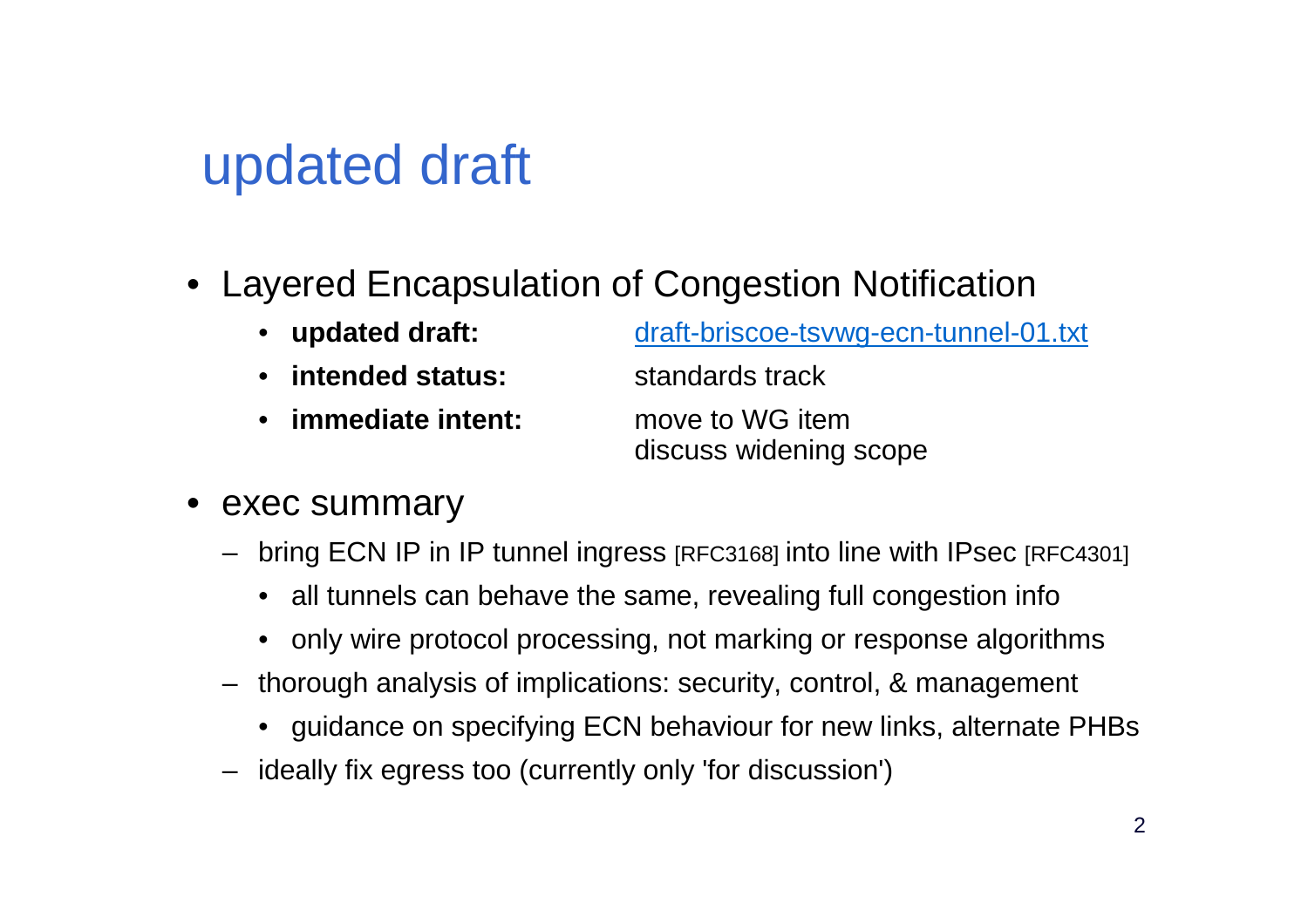## one main update to RFC3168 ECN



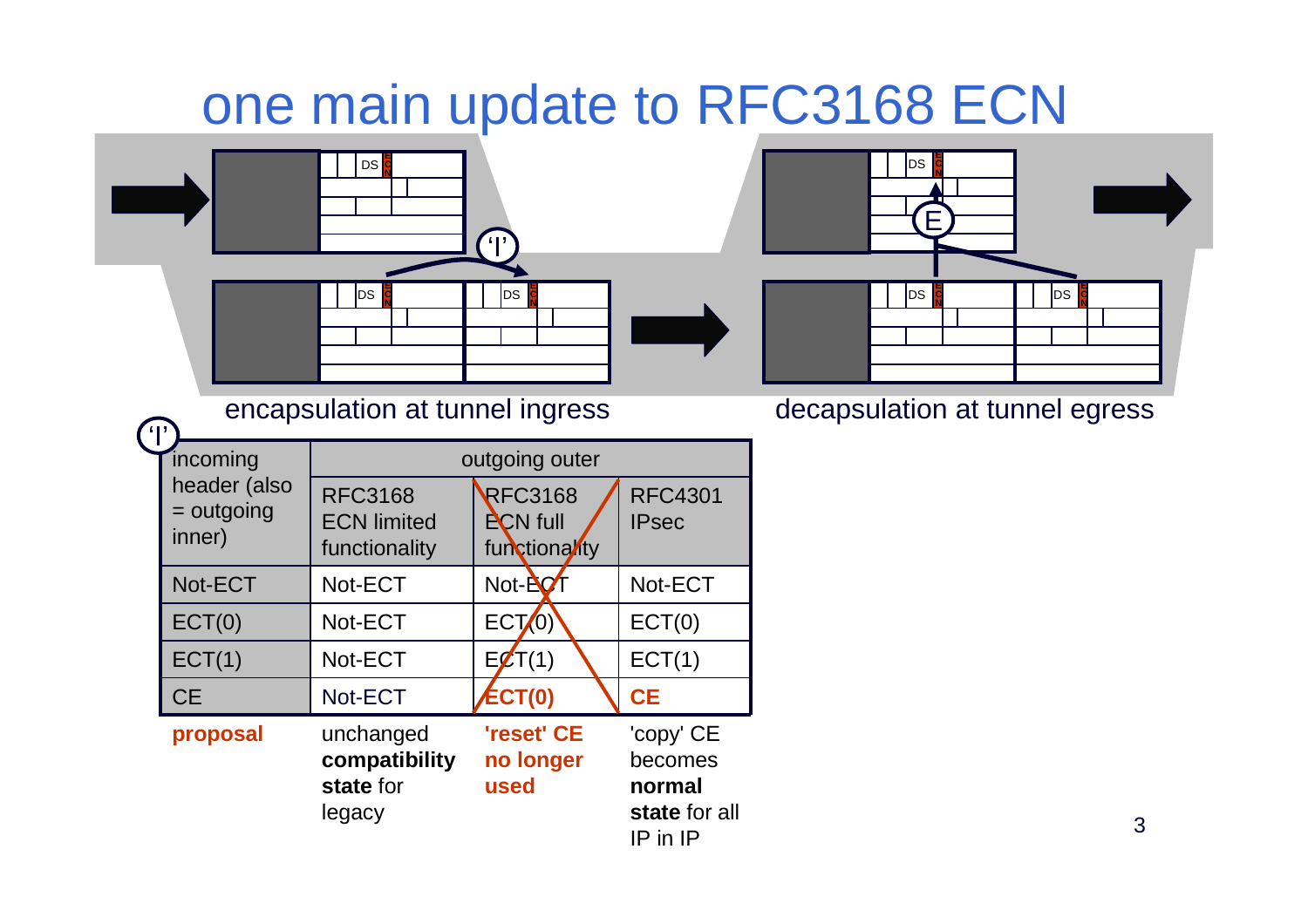# why update ECN RFC3168 now?

- sequence of standards actions led to perverse position
	- despite everyone's best intentions
	- 2001: RFC3168 tunnel ingress specified cautiously due to security concerns
	- 2005: RFC4301 IPsec decided caution wasn't necessary
		- IETF Security Area decided 2-bit ECN covert channel can be managed
- vestige of security no longer used by IPsec now limits usefulness of non-IPsec tunnels
	- already PCN "excess rate marking" says "doesn't work with 3168 tunnels"
	- anyway, copying of whole ECN field is simpler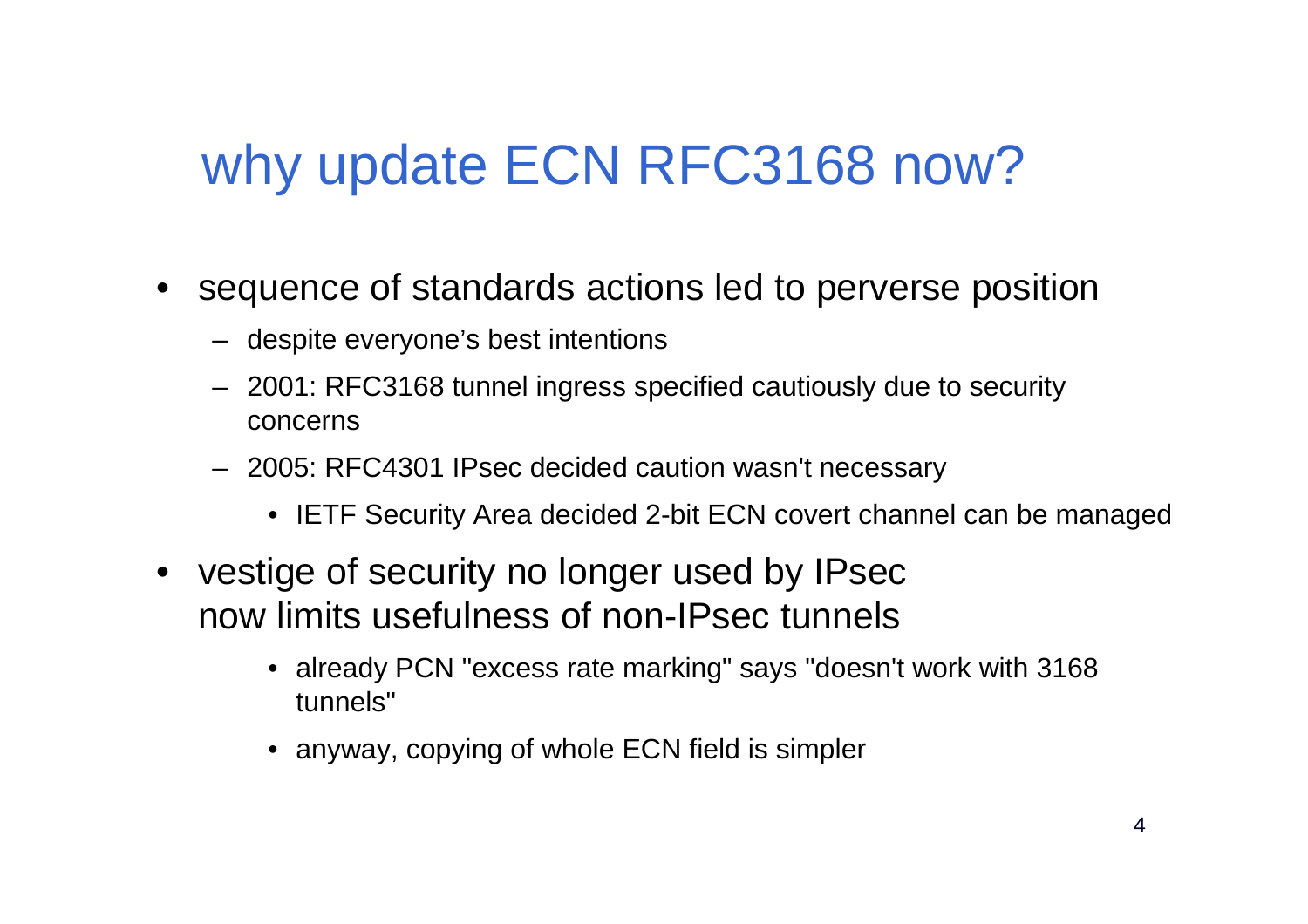# activity from initial -00 to -01 draft

- •general agreement on list with 'copy on encap'
- •concern on list (a year ago) over a couple of details



- exception for in-path load regulators (resolved by removing it)
	- conceptual model from RFC2983 avoids need for exception
	- Appx D: Non-dependence of tunnelling on in-path load regulation
- reconstructing precise cross-tunnel congestion metric (resolved)
	- Appx B: suggested precise cross-tunnel measurement technique
	- $\bullet~$  since replaced with *really* simple technique [for -02 after IETF-72]
- • that was 1 year ago
	- agreed to go dormant until PCN wire protocol clearer...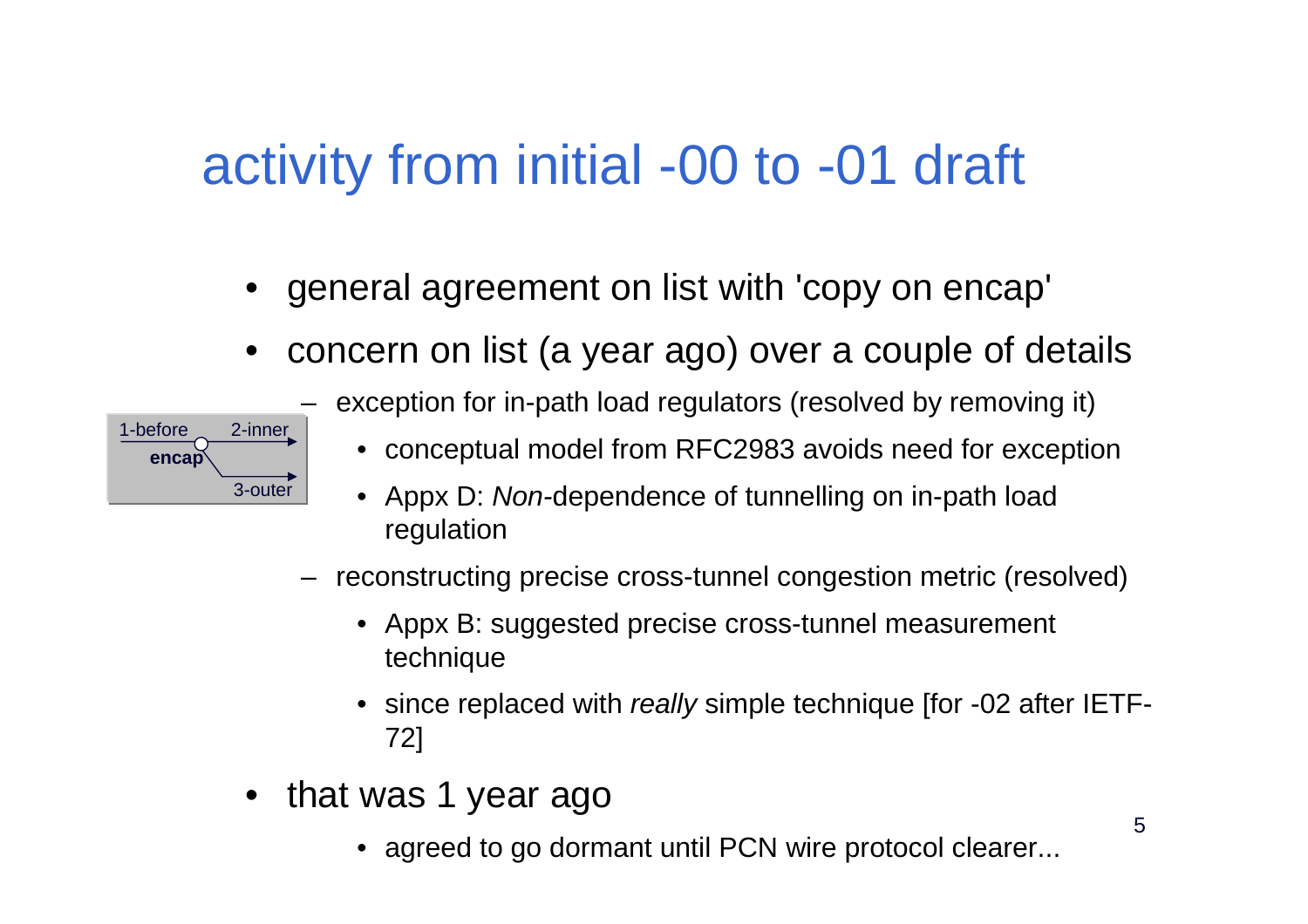## current egress behaviour OK(ish)

E





encapsulation at tunnel ingress decapsulation at tunnel egress

- •works for current ECN
- • propose only one state at egress
	- •same behaviour for both ingress states
- • but any changes to ECT lost
	- •effectively wastes ½ bit in IP header
- • PCN tried to use ECT codepoints
	- •having to waste DSCPs instead

| incoming  | incoming outer                                                                     |            |            |            |  |  |  |
|-----------|------------------------------------------------------------------------------------|------------|------------|------------|--|--|--|
| inner     | Not-ECT                                                                            | ECT(0)     | ECT(1)     | <b>CE</b>  |  |  |  |
| Not-ECT   | Not-ECT                                                                            | drop (!!!) | drop (!!!) | drop (!!!) |  |  |  |
| ECT(0)    | ECT(0)                                                                             | ECT(0)     | ECT(0)     | <b>CE</b>  |  |  |  |
| ECT(1)    | ECT(1)                                                                             | ECT(1)     | ECT(1)     | <b>CE</b>  |  |  |  |
| <b>CE</b> | <b>CE</b>                                                                          | <b>CE</b>  | CE (!!!)   | <b>CE</b>  |  |  |  |
|           | Outgoing header (RFC3168 full & RFC4301)<br>(bold red = proposed for all IP in IP) |            |            |            |  |  |  |

(!!!) = illegal transition, E MAY raise an alarm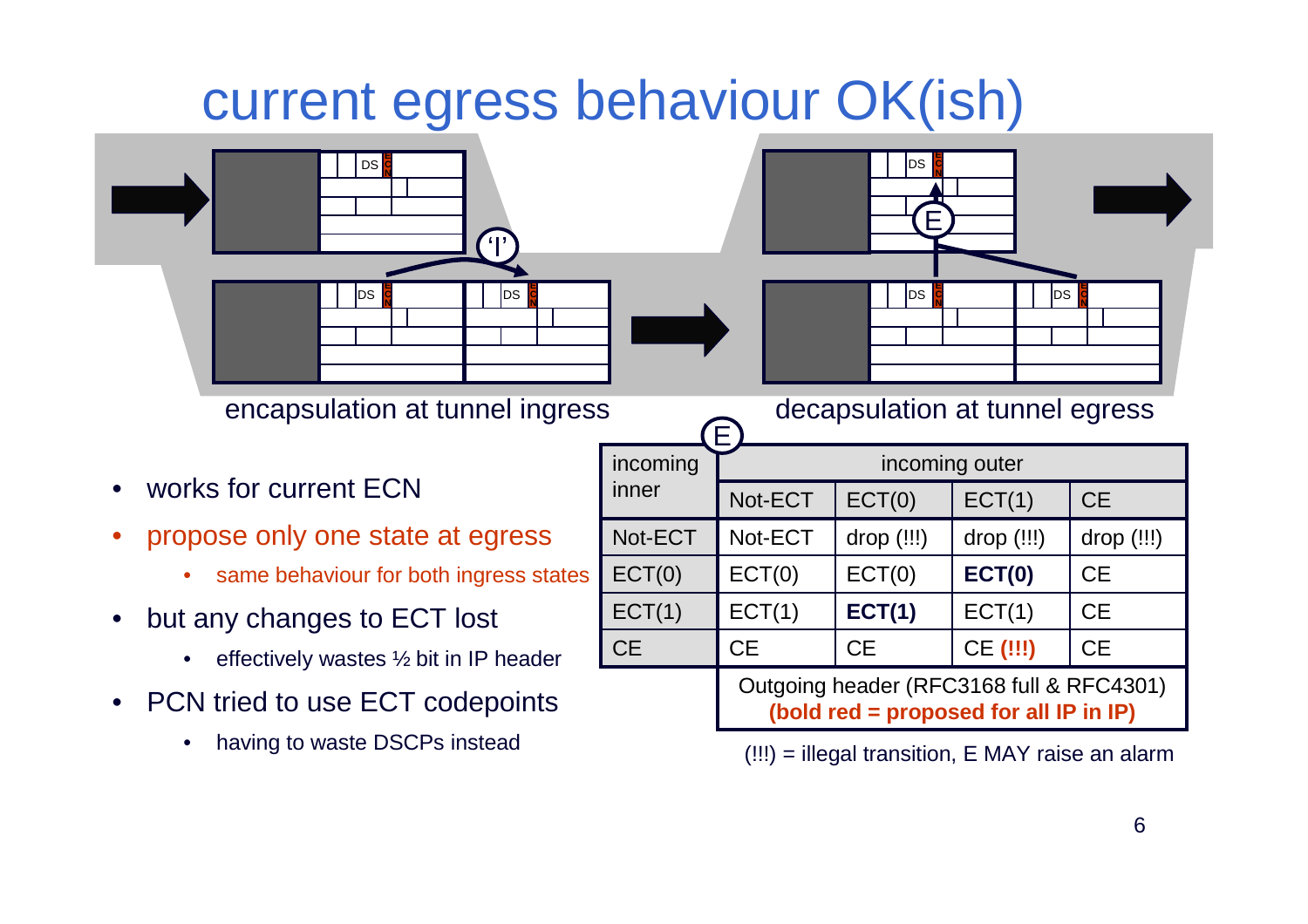## ideally fix egress too (only 'for discussion')

E





encapsulation at tunnel ingress decapsulation at tunnel egress

- •change egress at same time?
- • backwards compatible
	- just previous tunnels •wouldn't propagate changes to ECT
- • this is not currently part of proposal
	- •but documented in an appendix

|            | incoming  | incoming outer                                                                     |               |               |            |  |  |
|------------|-----------|------------------------------------------------------------------------------------|---------------|---------------|------------|--|--|
|            | inner     | Not-ECT                                                                            | ECT(0)        | ECT(1)        | <b>CE</b>  |  |  |
|            | Not-ECT   | Not-ECT                                                                            | drop (!!!)    | drop (!!!)    | drop (!!!) |  |  |
| <b>ECT</b> | ECT(0)    | ECT(0)                                                                             | ECT(0)        | <b>ECT(1)</b> | <b>CE</b>  |  |  |
|            | ECT(1)    | ECT(1)                                                                             | <b>ECT(0)</b> | ECT(1)        | <b>CE</b>  |  |  |
| posal      | <b>CE</b> | <b>CE</b>                                                                          | <b>CE</b>     | CE (!!!)      | <b>CE</b>  |  |  |
| X.         |           | Outgoing header (RFC3168 full & RFC4301)<br>(bold red = proposed for all IP in IP) |               |               |            |  |  |

(!!!) = illegal transition, E MAY raise an alarm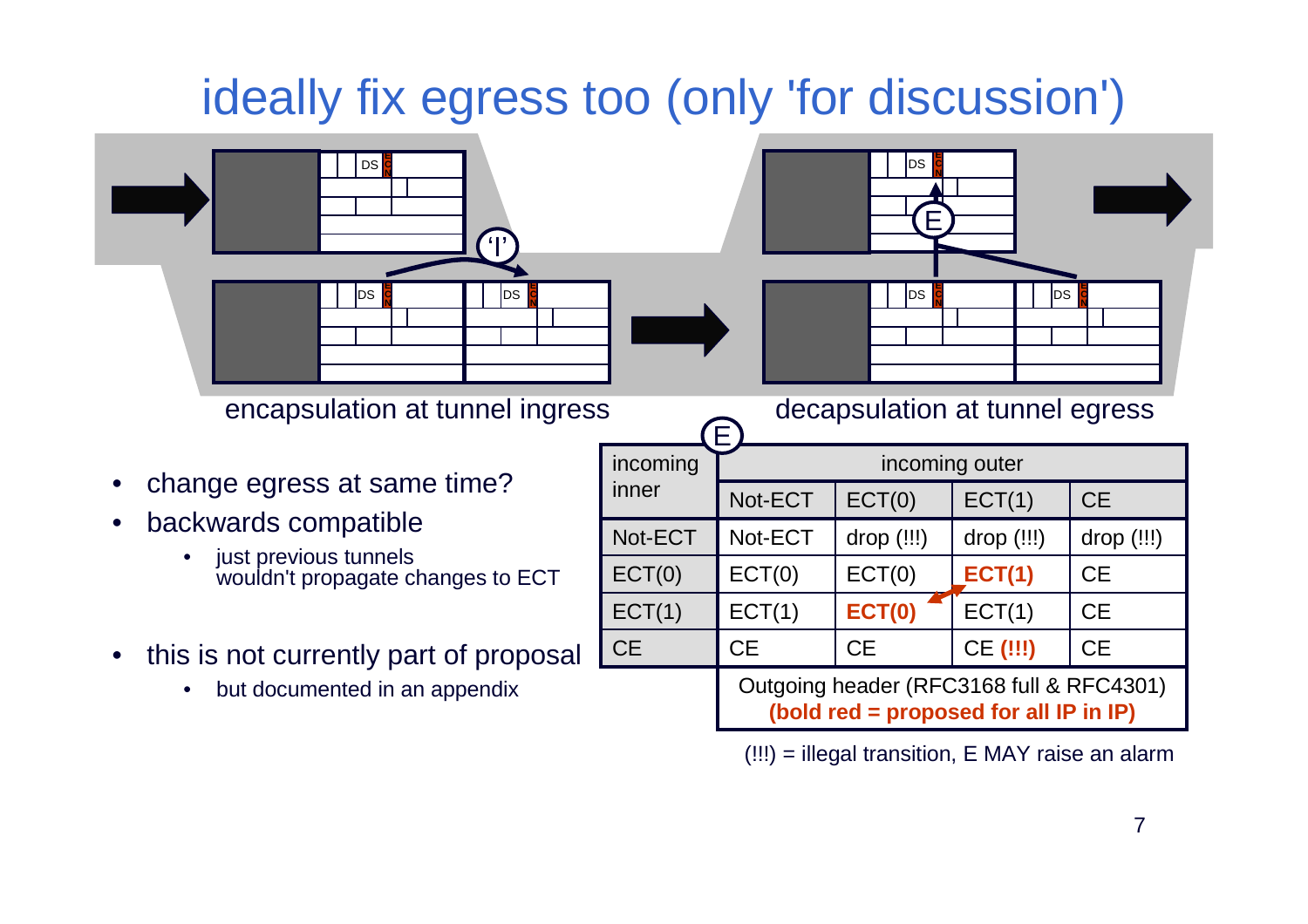## next steps

- would like to request as WG item
	- PCN w-g needs to know if proposal is likely to happen
	- also implications for PWE3 (if using ECN)
	- will need IPsec to be happy that they aren't affected
- also to discuss (here or on list):
	- should we change the egress at the same time?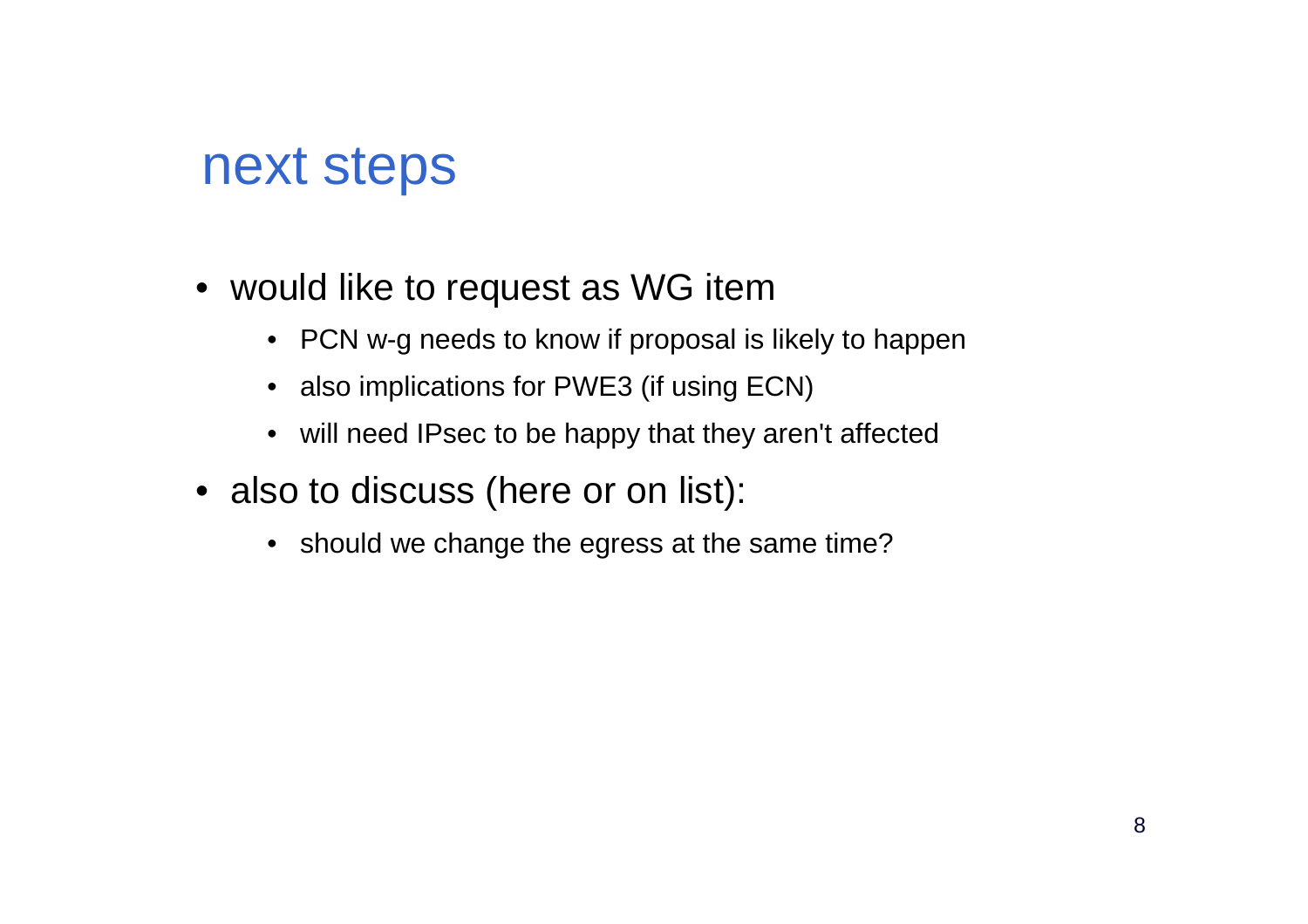## Layered Encapsulation of Congestion Notificationdraft-briscoe-tsvwg-ecn-tunnel-01.txt



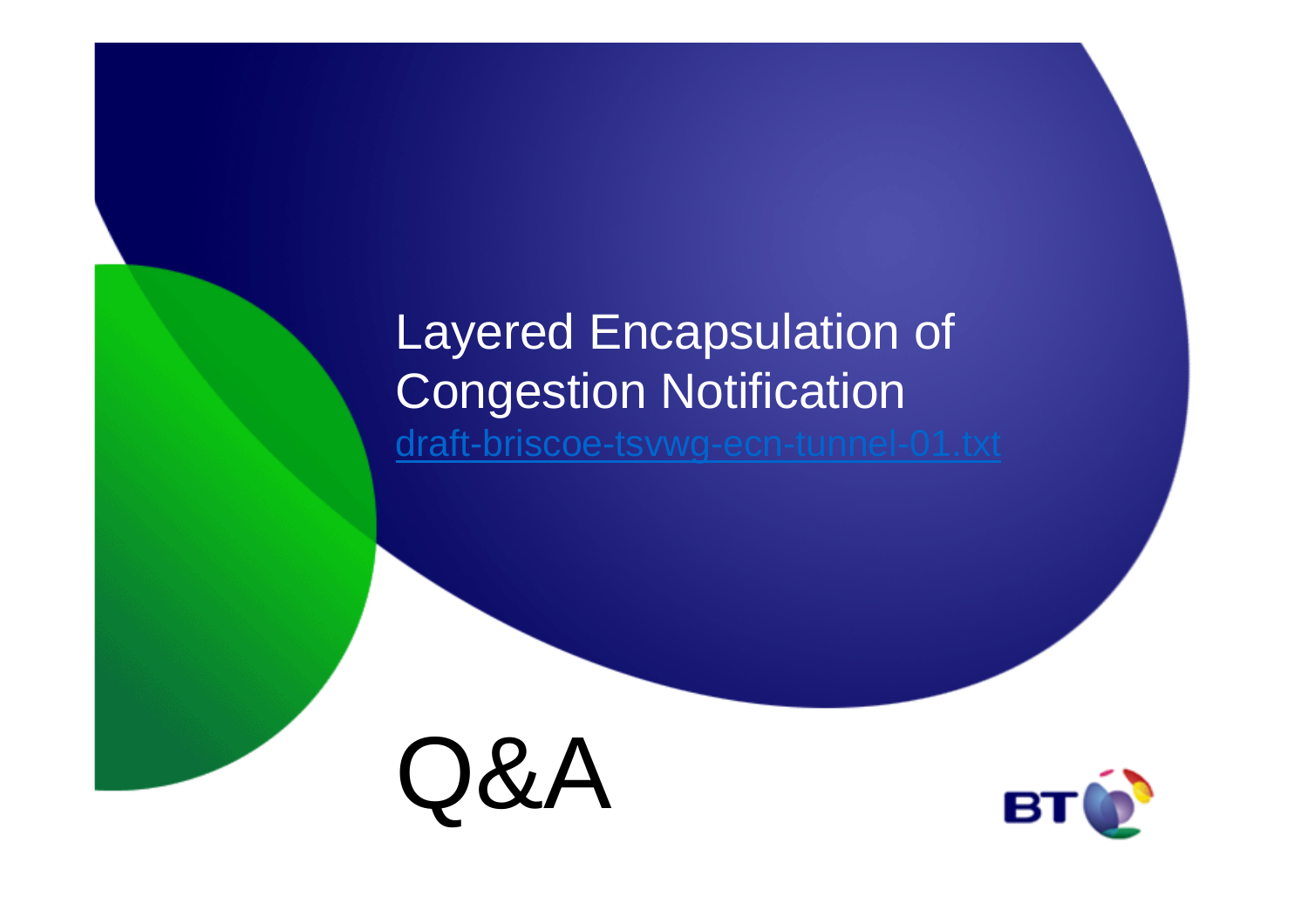# backward & forward compatibility

| egress                 |                                  |          | pro-<br>posed | <b>RFC</b><br>4301 | <b>RFC</b><br>3168      |                | <b>RFC</b><br>2481 |                | <b>RFC2401</b><br><b>RFC2003</b> |                     |
|------------------------|----------------------------------|----------|---------------|--------------------|-------------------------|----------------|--------------------|----------------|----------------------------------|---------------------|
| ingress                |                                  | mode     |               | $\star$            | 4301                    | full           | lim                | 2481           | lim?                             |                     |
|                        |                                  |          | action        | calc B             | calc B                  | calc B         | inner              | calc A         | inner                            | inner               |
| I-D.ecn-               | proposed                         | normal   | 'copy'        | $\overline{B}$     | B                       | B              | n/a                | n/a            | n/a                              | n/a                 |
| tunnel                 |                                  | compat   | 'zero'        | <i>inner</i>       | n/a                     | n/a            | inner              | inner          | inner                            | inner               |
| '3g IPsec'             | <b>RFC4301</b>                   | 4301     | 'copy'        | B                  | $\overline{\mathsf{B}}$ | B              | n/a                | n/a            | n/a                              | n/a                 |
| <b>ECN</b>             | <b>RFC3168</b>                   | full     | 'reset CE'    | B                  | n/a                     | $\overline{B}$ | n/a                | n/a            | n/a                              | n/a                 |
|                        |                                  | limited  | 'zero'        | inner              | n/a                     | n/a            | <i>inner</i>       | inner          | inner                            | inner               |
| <b>ECN</b> expt        | <b>RFC2481</b>                   | 2481     | 'copy'?       | B                  | n/a                     | B              | n/a                | $\overline{A}$ | n/a                              | n/a                 |
|                        |                                  | limited? | 'zero'        | inner              | n/a                     | n/a            | inner              | n/a            | <i>inner</i>                     | inner               |
| '2g IPsec'<br>IP in IP | <b>RFC2401</b><br><b>RFC2003</b> | ۰.       | 'copy'        | B                  | n/a                     | n/a            | inner              | A              | inner                            | broken:<br>loses CE |

B: calculation B (preserves CE from outer)

A: calculation A (for when ECN field was 2 separate bits)

inner: forwards inner header, discarding outer

n/a: not allowed by configuration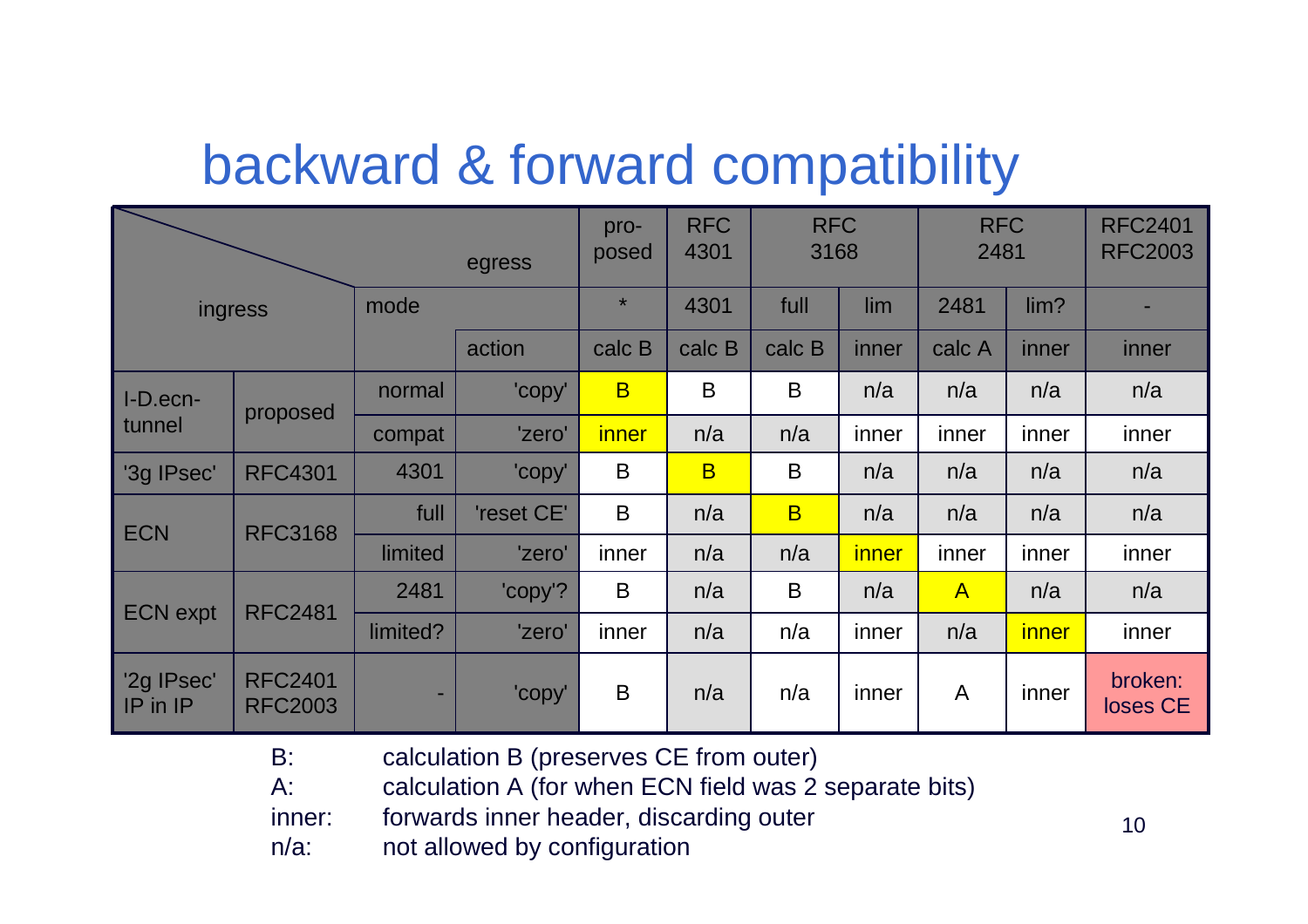## tunnel contribution to congestion,  $p_t$

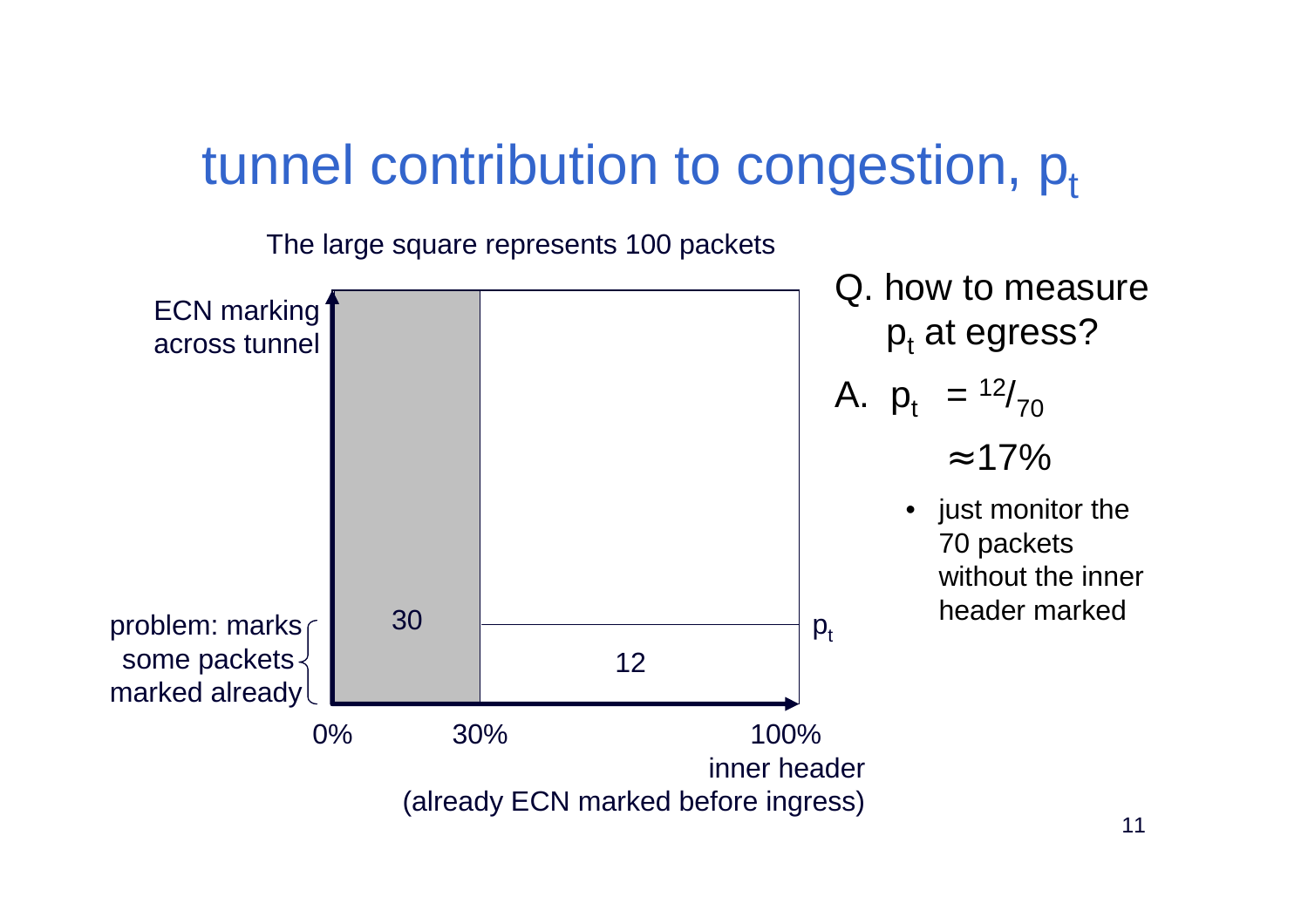#### conflicting design constraints

## security vs. management & control

•information security constraint (lesser known IPsec reqm't)



•if 'I' copies ECN CE, it opens up 2-bit covert channel A→M or R→M